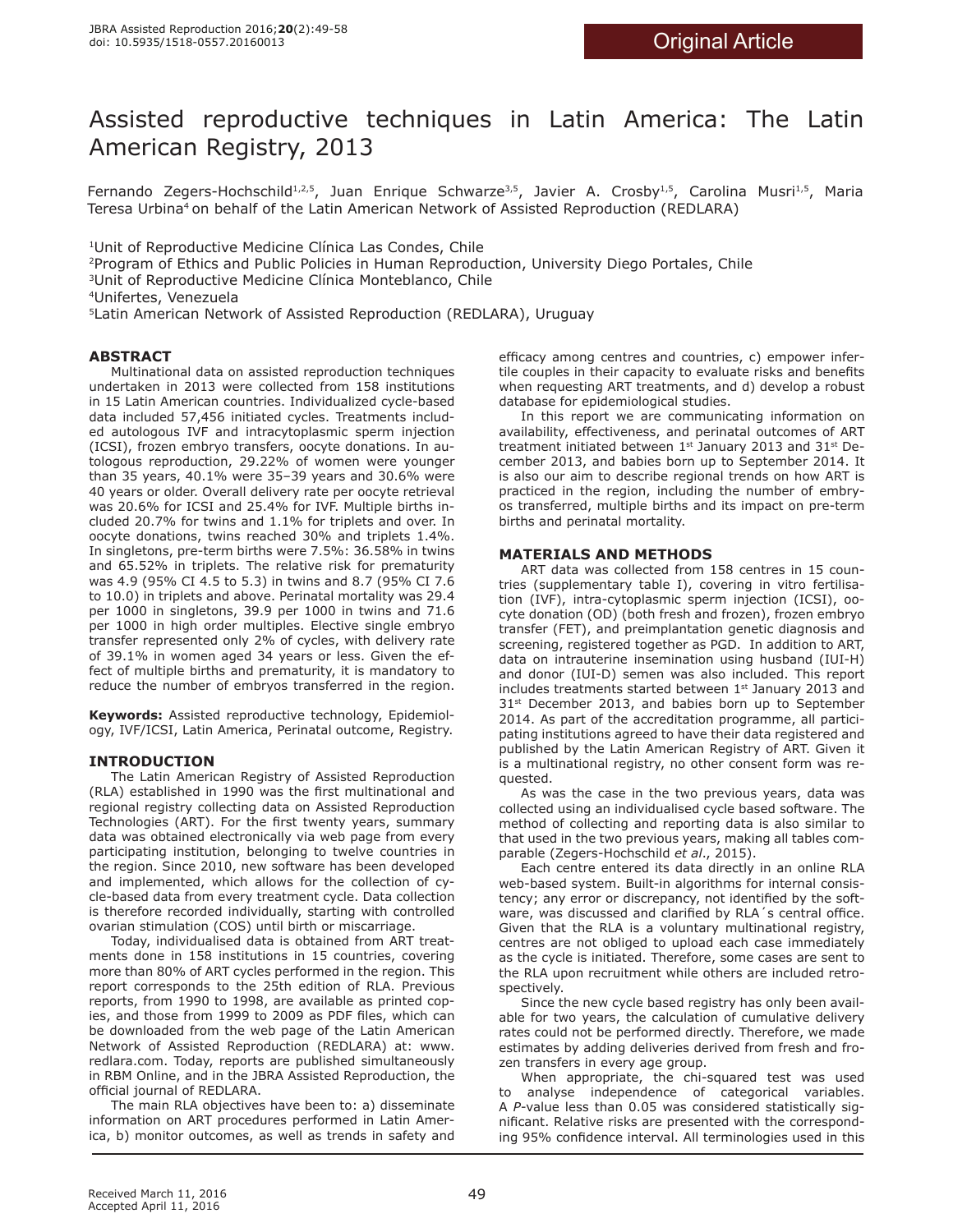registry correspond to the glossary published in 2009 by the International Committee for Monitoring Assisted Reproductive Technologies (ICMART) and the World Health Organization (WHO) (Zegers-Hochschild *et al*., 2009). We registered cases of severe ovarian hyperstimulation syndrome, where hospitalization or medical interventions were required.

# **RESULTS**

### **Participating centres**

One hundred and fifty-eight centres in fifteen countries reported ART procedures performed during 2013. They included: 36,494 initiated autologous fresh IVF/ICSI cycles; 10,912 FET; 8,434 oocytes donation (OD) (heterologous) cycles of which, 5,927 were fresh transfers and 2,507 FET; and 1,616 initiated cycles for fertility preservation (FP).

Access to ART procedures, defined as the sum of IVF/ ICSI initiated cycles, FET and OD cycles, per million women aged 15-45 years, reached a mean of 425, bearing a large variation between countries (Table 1).

#### **Size of participating institutions**

Excluding fertility preservation, a total of 55,840 initiated cycles was reported. The number of initiated cycles by institution ranged from 23 to 2,765, where 21% of reporting centres performed ≤ 100 cycles; 35% between 100 and 250 cycles; 21% between 251 and 500 cycles; 17% between 500 and 1,000 cycles; and  $6\% \ge 1,000$  cycles.

#### **ART procedure and access**

As in previous years, the majority of initiated cycles were reported by Brazil, representing 44% of all cycles, followed by Argentina with 23% and Mexico 13% (Table 1). In addition the majority of reporting clinics are located in these countries (35%, 17% and 18%, respectively).

Out of 36,494 initiated autologous cycles, which represents a 14.56% increase with respect to 2012, 3.85% were cancelled before follicular aspiration. Therefore a total of 35,089 OPU were performed; and in 96.25% of them, at least one mature oocyte was recovered. The preferred technique for insemination was ICSI (84.7%). In 25,590 cases, at least one embryo was transferred.

The three main reasons to explain the 7,710 cases where in spite of having mature oocytes, no embryos were transferred, included: 5,168 cases of total embryo freezing; 1,326 cases of absence of embryos for transfer; and 1,216 cases of complete fertilization failure. Information on the 472 remaining cases includes a mixture of abnormal oocytes and absence of normal embryos for transfer.

One hundred and forty-five centres registered 10,912 FET cycles representing 8.32% increase over the previous year and 144 centres reported 5,927 fresh OD cycles representing 9.84% increase over 2012. In 63% of these cycles, oocytes were donated from exclusive donors, i.e., women that underwent controlled ovarian hyperstimulation (COS) and oocyte pick up with the only purpose of donating their oocytes.

#### **Pregnancies and deliveries**

Table 2 shows the clinical pregnancy rate (CPR) and delivery rate (DR) per oocyte pick-up (OPU) in fresh autologous cycles. Both CPR and DR per OPU were higher in IVF cycles than in ICSI cycles (31.45% and 25.75%, *P*<0.001; 25.39%, and 20.61%, *P*<0.001, respectively). In both instances, the differences reached statistical significance; however, the lack of random allocation of subjects in each treatment category must be considered carefully before reaching any conclusion.

In OD cycles, the CPR and DR per ET were 47.25% and 39.05%, respectively (Table 3). Similar trends were observed in the case of FET cycles: both CPR and DR were higher when embryos were obtained from donated oocytes (Table 3: 38.17% and 33.58%; 31.09% and 26.65%, respectively). However, no differences were found when DR of FET with donated oocytes was compared with autologous FET in a subgroup of women aged less than 35 years

| <b>Table 1.</b> ART procedures and access in 2013. |               |                   |                      |              |                                  |             |                    |                      |          |           |
|----------------------------------------------------|---------------|-------------------|----------------------|--------------|----------------------------------|-------------|--------------------|----------------------|----------|-----------|
| Country                                            | Number        |                   |                      |              | Assisted reproductive techniques |             |                    |                      | Total    | Access    |
|                                                    | of<br>clinics | IVF/ICSI<br>$(*)$ | <b>IVF</b><br>$(**)$ | ICSI<br>(**) | <b>FET</b>                       | <b>OD</b>   | <b>OD</b><br>(FET) | <b>FP</b><br>$(***)$ | $(****)$ | $(*****)$ |
| Argentina                                          | 27            | 7769              | 749                  | 6,255        | 2,481                            | 1,655       | 815                | 396                  | 12,720   | 1,368     |
| <b>Bolivia</b>                                     | 2             | 280               | 195                  | 71           | 17                               | 46          | 3                  | 840                  | 346      | 141       |
| <b>Brazil</b>                                      | 56            | 17,042            | 1,060                | 14,974       | 5,833                            | 1,159       | 579                | $\Omega$             | 24,613   | 512       |
| Chile                                              | 8             | 1,646             | 130                  | 1,405        | 543                              | 170         | 84                 | 61                   | 2,443    | 634       |
| Colombia                                           | 9             | 967               | 288                  | 613          | 182                              | 209         | 95                 | 5                    | 1,453    | 136       |
| Ecuador                                            | 6             | 654               | 206                  | 391          | 159                              | 208         | 72                 | 145                  | 1,093    | 297       |
| Guatemala                                          | $\mathbf{1}$  | 99                | 52                   | 47           | 16                               | 20          | 1                  | 9                    | 136      | 39        |
| Mexico                                             | 28            | 4,476             | 1,494                | 2,648        | 929                              | 1,421       | 378                | 31                   | 7,204    | 251       |
| Nicaragua                                          | $\mathbf{1}$  | 100               | 29                   | 67           | $\mathbf 0$                      | 10          | $\mathbf 0$        | 0                    | 110      | 72        |
| Panama                                             | 2             | 408               | $\mathbf 0$          | 362          | 83                               | 56          | 17                 | 5                    | 564      | 710       |
| Paraguay                                           | $\mathbf{1}$  | 37                | 9                    | 22           | $\overline{2}$                   | $\mathbf 0$ | $\mathbf 0$        | $\overline{2}$       | 39       | 24        |
| Peru                                               | 6             | 1,404             | 470                  | 837          | 390                              | 587         | 306                | 98                   | 2,687    | 367       |
| Dominican R.                                       | $\mathbf{1}$  | 49                | 18                   | 30           | 6                                | 36          | $\overline{2}$     | $\Omega$             | 93       | 40        |
| Uruguay                                            | 2             | 340               | 35                   | 239          | 52                               | 56          | 19                 | 5                    | 467      | 652       |
| Venezuela                                          | 8             | 1,223             | 438                  | 638          | 219                              | 294         | 136                | 19                   | 1,872    | 274       |
| Total                                              | 158           | 36,494            | 5,173                | 28,599       | 10,912                           | 5,927       | 2,507              | 1,616                | 55,840   | 425       |

(\*) Initiated cycles; (\*\*) oocyte pick ups with ≥1 mature oocyte; (\*\*\*) initiated fertility preservation cycles; (\*\*\*\*) excludes FP; (\*\*\*\*\*) number of cycles/million of women 15-45 years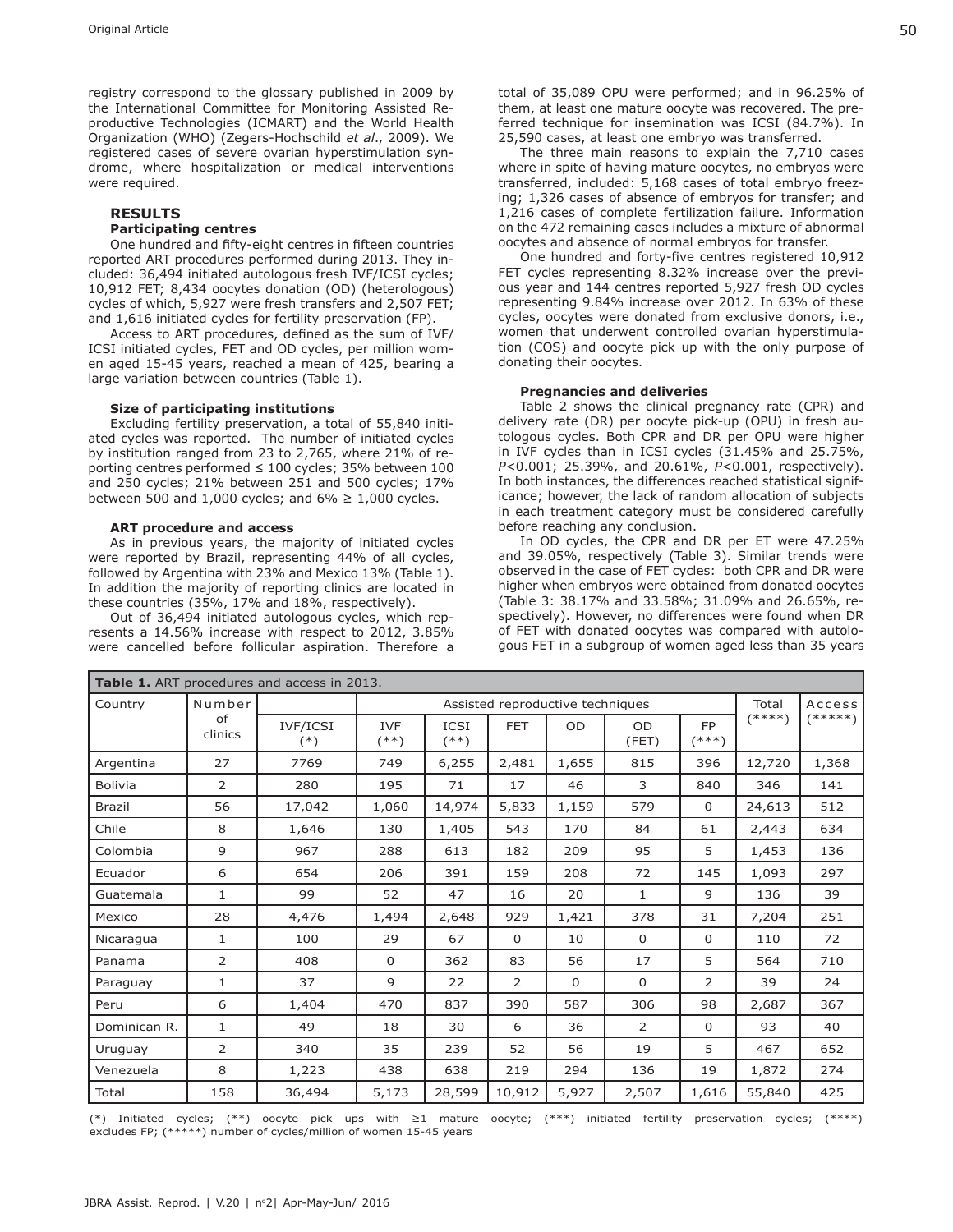| <b>Table 2.</b> Clinical pregnancy rate and delivery rate in fresh autologous IVF/ICSI cycles in 2013. |                      |                                                          |        |  |  |  |  |  |  |  |
|--------------------------------------------------------------------------------------------------------|----------------------|----------------------------------------------------------|--------|--|--|--|--|--|--|--|
| ART procedure                                                                                          | Oocyte pick up (OPU) | Clinical pregnancy rate per OPU<br>Delivery rate per OPU |        |  |  |  |  |  |  |  |
| <b>ICSI</b>                                                                                            | 28,599               | 25.75%                                                   | 20.61% |  |  |  |  |  |  |  |
| <b>IVF</b>                                                                                             | 5,173                | 31.45%                                                   | 25.39% |  |  |  |  |  |  |  |

OPU= oocyte pick up with at least one mature oocyte

| <b>Table 3.</b> Clinical pregnancy rate and delivery rate in OD, FET, FET (OD) cycles in 2013. |                      |                                   |                      |  |  |  |  |  |  |  |
|------------------------------------------------------------------------------------------------|----------------------|-----------------------------------|----------------------|--|--|--|--|--|--|--|
| ART procedure                                                                                  | Embryo transfer (ET) | Clinical pregnancy rate per<br>E٦ | Delivery rate per ET |  |  |  |  |  |  |  |
| OD                                                                                             | 5,927                | 47.25%                            | 39.05%               |  |  |  |  |  |  |  |
| FET                                                                                            | 10,912               | 33.58%                            | 26.65%               |  |  |  |  |  |  |  |
| OD (FET)                                                                                       | 2,507                | 38.17%                            | 31.09%               |  |  |  |  |  |  |  |

OD= oocyte donation

FET= frozen/thawed embryo transfer

(33.19% and 31.50% respectively; RR 1.05, CI95% 0.87- 1.27). Delivery rate in 3,640 embryo donors was 41.31% compared with 35.55% in 2,287 embryo transfers among shared donors, i.e. women undergoing assisted reproduction and at the same time donated part of the oocytes recovered. The differences in DR in these two conditions were highly significant (*P*= 0.015) in favour of using exclusive donors, OR 1.28 (CI 95% 1.14.- 1.42). It is not possible from the data collected in the registry, to gather information on the different criteria used to decide which and how many oocytes were donated for third party reproduction.

#### **Age of women undergoing ART procedures and delivery rate**

The mean age of women undergoing autologous IVF/ ICSI was 36.38 years (SD 4.55). The distribution of initiated IVF/ICSI cycles according to the woman's age is shown in Figure 1. The majority of cycles was performed in women aged 35-39 years (40.13%). Furthermore, 30.65% of women undergoing IVF/ICSI were  $\geq$  40 years. In the case of fresh OD cycles, the mean age of woman reached 41.49 years (SD=5.01); of which 50.76% were 43 years and older.

As expected, the delivery rate per embryo transfer in autologous ART was significantly influenced by the age of the female partner. The effect of age on the DR/ET in fresh cycles is shown in Figures 2 and 3. DR per ET decreased with age, from 38.37% in the younger population to 9.12% in the oldest group (*P*<0.001). In the case of OD, the age of oocyte recipients did not systematically affect DR per ET, as seen in figure 3. DR/ET reached 41.42% in women aged ≤34 years (n=478 ET); 42.26% in women aged 35 to 39 (n=1,053 ET); 40.17% in women aged 40 to 42 (n=1,419 ET); and 37.03% in women aged  $\geq$ 43 years (n=3,027 ET) (*P*=0.009).

### **Number of embryos transferred and multiple births**

#### **Fresh autologous IVF/ICSI**

Table 4 shows the outcome of 25,590 fresh autologous IVF/ICSI ET with a mean number of embryos transferred of  $2.1$  (SD=  $0.71$ ), 2.2 when cleaving-embryos were transferred, and 2.0 when blastocyst-stage embryos were transferred. In the majority of cases (57.2%), two embryos were transferred; while the transfer of 3 and ≥4 embryos represented 23.4% and 2.5% of ET respectively. The transfer of more than two embryos was not associated

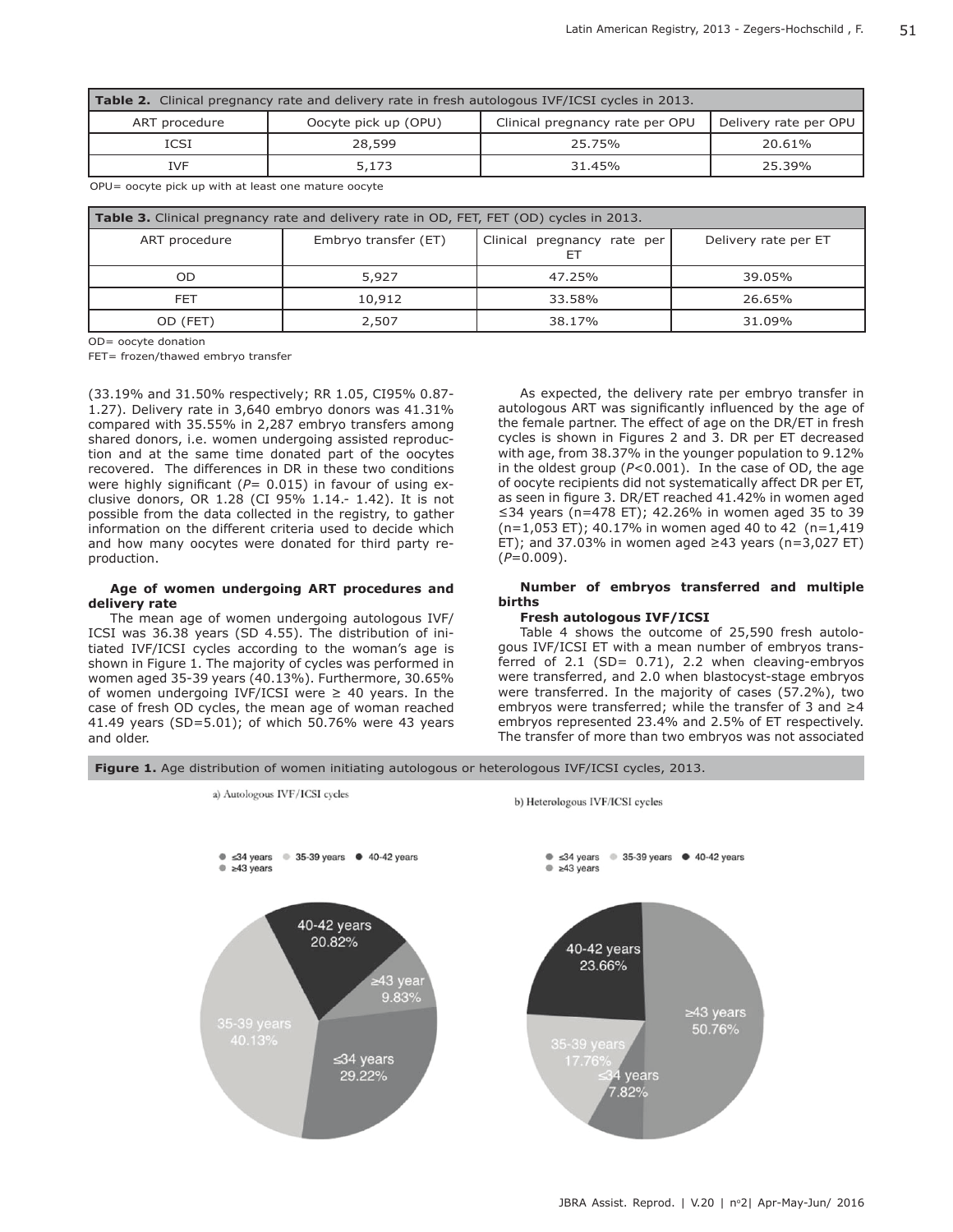**Table 4.** Clinical pregnancy rate, delivery rate and gestational order according to the number of embryos transferred in fresh autologous IVF/ICSI cycles in 2013.

| Number of              | <b>Total ET</b> |               | CPR/ET | Deliveries     |        |                  |             |                       |  |  |
|------------------------|-----------------|---------------|--------|----------------|--------|------------------|-------------|-----------------------|--|--|
| transferred<br>embryos | Number          | $\frac{0}{0}$ |        | Total (number) | DR/ET  | Singleton<br>(%) | Twin<br>(%) | $\ge$ Triplets<br>(%) |  |  |
|                        | 4,323           | 16.9          | 18.07% | 583            | 13.49% | 97.60            | 2.40        | 0.00                  |  |  |
| $\mathcal{P}$          | 14,648          | 57.2          | 39.15% | 4,652          | 31.76% | 76.74            | 22.66       | 0.60                  |  |  |
| 3                      | 5,978           | 23.4          | 39.28% | 1,891          | 31.63% | 75.73            | 21.95       | 2.33                  |  |  |
| $\geq 4$               | 641             | 2.5           | 35.26% | 164            | 25.59% | 78.66            | 16.46       | 4.88                  |  |  |
| Total                  | 25,590          | 100           | 35.50% | 7,290          | 28.49% | 78.19            | 20.71       | 1.09                  |  |  |

ET= embryo transfers

CPR= clinical pregnancy rate

DR= delivery rate

**Table 5.** Clinical pregnancy rate, delivery rate and gestational order according to the number of embryos transferred in fresh heterologous IVF/ICSI cycles in 2013.

| l Number of            | <b>Total ET</b> |               | CPR/ET | <b>Deliveries</b> |        |                  |             |                       |  |  |
|------------------------|-----------------|---------------|--------|-------------------|--------|------------------|-------------|-----------------------|--|--|
| transferred<br>embryos | number          | $\frac{0}{0}$ |        | Total (number)    | DR/ET  | Singleton<br>(%) | Twin<br>(%) | $\ge$ Triplets<br>(%) |  |  |
| l 1                    | 416             | 7.02          | 40.87% | 136               | 32.69% | 97.06            | 2.94        | 0.00                  |  |  |
| l 2                    | 3,901           | 65.82         | 47.73% | 1,522             | 39.02% | 68.73            | 30.75       | 0.53                  |  |  |
| 3                      | 1,511           | 25.49         | 48.71% | 632               | 41.83% | 62.34            | 34.18       | 3.48                  |  |  |
| $\geq 4$               | 99              | 1.67          | 36.36% | 30                | 30.30% | 60.00            | 30.00       | 10.00                 |  |  |
| Total                  | 5,927           | 100           | 47.27% | 2,320             | 39.14% | 68.53            | 30.04       | 1.43                  |  |  |

ET= embryo transfers

CPR= clinical pregnancy rate

DR= delivery rate

**Table 6.** Clinical pregnancy rate, delivery rate and gestational order according to the number of embryos transferred in autologous frozen/thawed embryo transfers in 2013.

| Number of              | <b>Total ET</b> |               | CPR/ET | <b>Deliveries</b> |        |                  |             |                       |  |
|------------------------|-----------------|---------------|--------|-------------------|--------|------------------|-------------|-----------------------|--|
| transferred<br>embryos | number          | $\frac{0}{0}$ |        | Total<br>(number) | DR/ET  | Singleton<br>(%) | Twin<br>(%) | $\ge$ Triplets<br>(%) |  |
|                        | 2,168           | 19.87         | 26.52% | 443               | 20.43% | 97.29            | 2.71        | 0.00                  |  |
| 2                      | 6,748           | 61.84         | 35.11% | 1,883             | 27.90% | 78.65            | 20.98       | 0.37                  |  |
| 3                      | 1,867           | 17.11         | 35.57% | 542               | 29.03% | 72.69            | 2.43        | 3.87                  |  |
| $\geq 4$               | 129             | 1.19          | 37.98% | 35                | 27.13% | 71.43            | 28.57       | 0.00                  |  |
| Total                  | 10,912          | 100           | 33.51% | 2,903             | 26.60% | 80.30            | 18.74       | 0.96                  |  |

ET= embryo transfers

CPR= clinical pregnancy rate

DR= delivery rate

Table 7. Clinical pregnancy rate, delivery rate and gestational order according to the number of embryos transferred in heterologous frozen/thawed embryo transfers in 2013.

| Number of              | <b>Total ET</b> |               | CPR/ET | <b>Deliveries</b> |        |                   |              |                       |  |
|------------------------|-----------------|---------------|--------|-------------------|--------|-------------------|--------------|-----------------------|--|
| transferred<br>embryos | Number          | $\frac{0}{0}$ |        | Total<br>(number) | DR/ET  | Singleton<br>( %) | Twin<br>( %) | $\ge$ Triplets<br>(%) |  |
|                        | 388             | 15.48         | 31.20% | 87                | 22.42% | 96.55             | 3.45         | 0.00                  |  |
| 2                      | 1,544           | 61.59         | 37.69% | 477               | 30.89% | 75.45             | 24.53        | 0.00                  |  |
| 3                      | 541             | 21.58         | 44.01% | 203               | 37.52% | 70.44             | 26.50        | 2.96                  |  |
| $\geq 4$               | 34              | 1.36          | 47.06% | 11                | 32.35% | 72.73             | 27.27        | 0.00                  |  |
| Total                  | 2,507           | 100           | 38.17% | 778               | 31.03% | 76.48             | 22.75        | 0.77                  |  |

ET= embryo transfers

CPR= clinical pregnancy rate

DR= delivery rate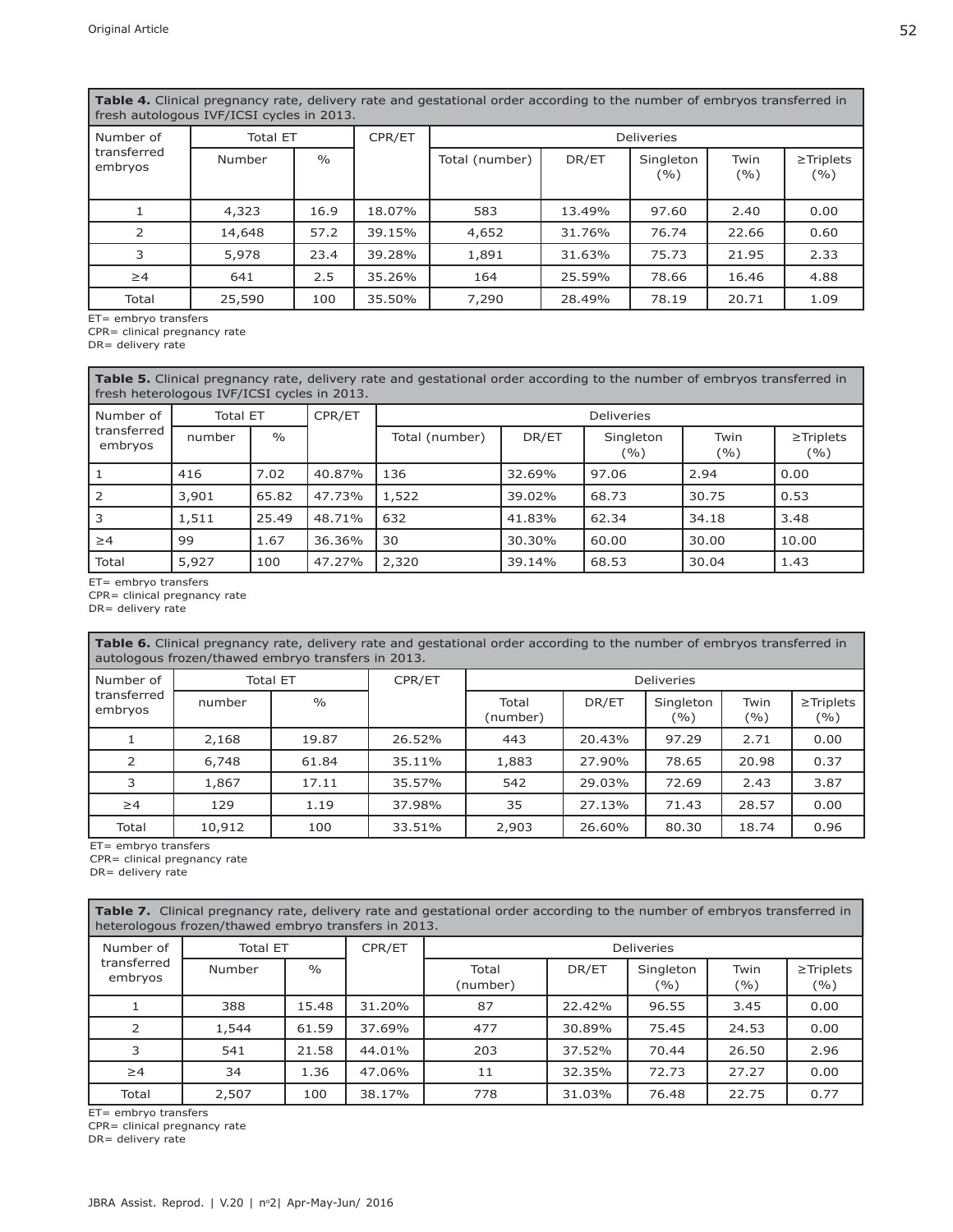| <b>Table 8.</b> Perinatal mortality according to gestational order in 2013. |           |           |           |       |                |           |                |                |           |  |  |
|-----------------------------------------------------------------------------|-----------|-----------|-----------|-------|----------------|-----------|----------------|----------------|-----------|--|--|
| ART procedure                                                               | Singleton |           |           | Twin  |                |           | $\ge$ Triplets |                |           |  |  |
|                                                                             | LB        | <b>SB</b> | <b>ND</b> | LB    | <b>SB</b>      | <b>ND</b> | LВ             | <b>SB</b>      | <b>ND</b> |  |  |
| IVF/ICSI/other                                                              | 5,541     | 158       | 33        | 2,863 | 112            | 55        | 217            | 10             | 14        |  |  |
| <b>FET</b>                                                                  | 2,270     | 70        | 8         | 1,068 | 23             | 11        | 80             | 3              |           |  |  |
| <b>OD</b>                                                                   | 1,577     | 16        | 9         | 1,371 | 11             | 14        | 100            | $\overline{4}$ | $\Omega$  |  |  |
| FET(OD)                                                                     | 590       | 3         | 5         | 347   | $\overline{2}$ |           | 18             | $\Omega$       | $\Omega$  |  |  |
| Total                                                                       | 9,978     | 247       | 55        | 5,649 | 148            | 87        | 415            | 17             | 15        |  |  |
| Perinatal mortality (*)                                                     | 29.38     |           |           | 39.94 |                |           | 71.59          |                |           |  |  |

(\*) proportion of still birth plus early neonatal death per 1,000 births LB= live birth; SB= still birth; ND=early neonatal death

| <b>Table 9.</b> Cumulative delivery rate in autologous IVF/ICSI cycles with at least one oocyte recovered in 2013. |              |                 |        |       |  |  |  |  |  |  |
|--------------------------------------------------------------------------------------------------------------------|--------------|-----------------|--------|-------|--|--|--|--|--|--|
|                                                                                                                    | $<$ 35 years | $\geq$ 43 years |        |       |  |  |  |  |  |  |
| Total OPU                                                                                                          | 10,390       | 14,152          | 7,186  | 3,313 |  |  |  |  |  |  |
| Deliveries IVF/ICSI                                                                                                | 3,035        | 3,164           | 909    | 182   |  |  |  |  |  |  |
| Deliveries FET                                                                                                     | 1,252        | 1,156           | 355    | 140   |  |  |  |  |  |  |
| Cumulative delivery rate                                                                                           | 41.26%       | 30.53%          | 17.59% | 9.72% |  |  |  |  |  |  |













**Figure 5.** Cumulative delivery rate in autologous IVF/ ICSI cycles with at least one oocyte recovered in 2013.

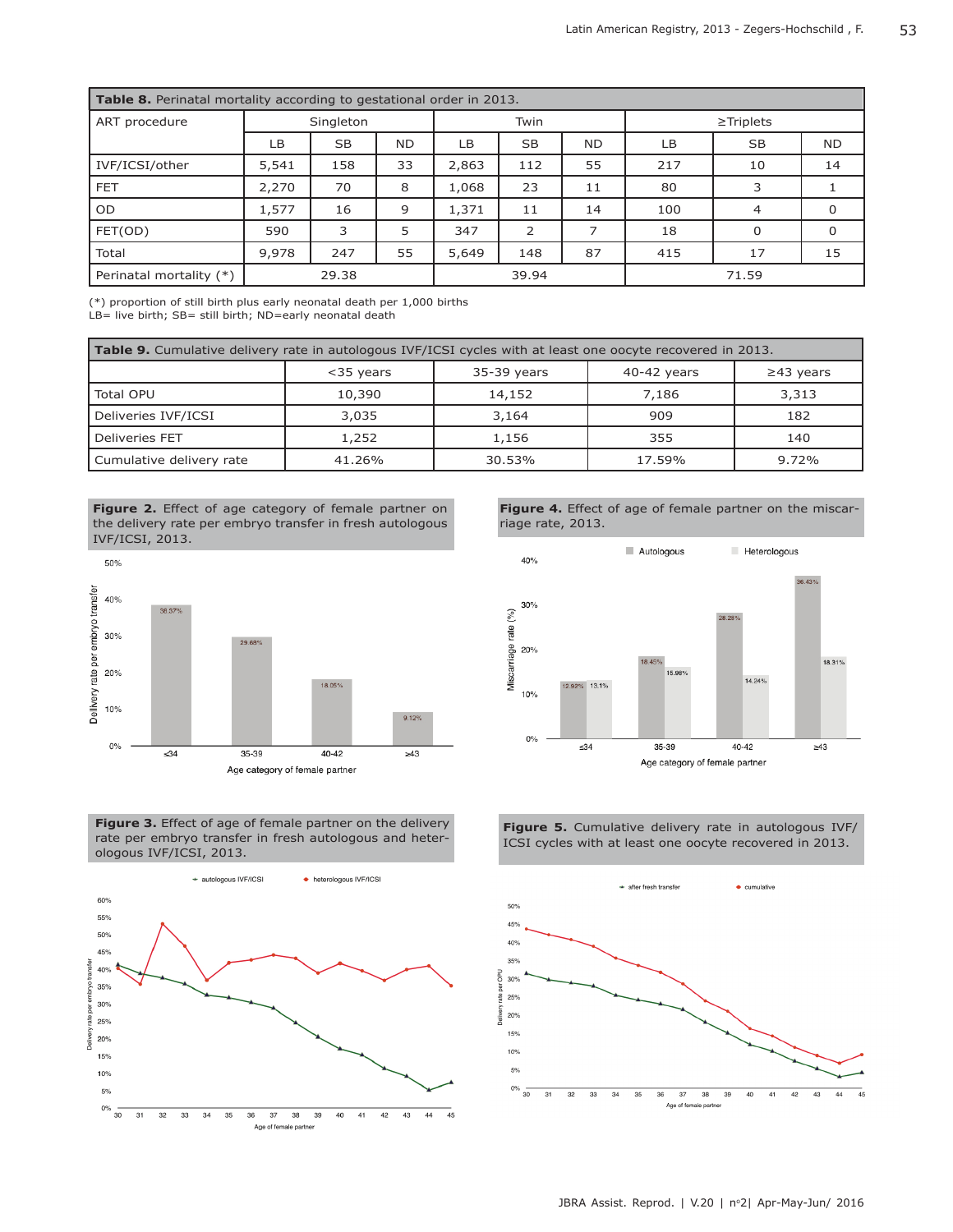with a significant increase in CPR: 39.15% when two embryos were transferred, 39.28% when three embryos were transferred, and 35.26% when four or more embryos were transferred. However, the proportion of triplet deliveries increased with the transfer of more than two embryos. When two embryos were transferred, the proportion of triplet deliveries was 0.60%; increasing to 2.33% with the transfer of 3 embryos and 4.88% when >3 embryos were transferred.

#### **Fresh heterologous IVF/ICSI**

Table 5 shows the outcome of 5,927 transfer cycles with OD, with a mean number of embryos transferred of 2.2 (SD=0.61); 2.3 when cleaving-embryos were transferred, and 2.0 when blastocyst-stage embryos were transferred.

In 65.82% of cases, two embryos were transferred, and  $\geq$  3 embryos were transferred in 27.16%. As with autologous reproduction, the transfer of more than two embryos was not associated with a significant increase in CPR (47.73% with two embryos, 48.71% with three embryos and 36.36% with ≥4 embryos transferred). However, the delivery of triplets increased from 0.53% with the transfer of two embryos to 3.48% with three and 10.0% with the transfer of four or more embryos.

#### **Autologous frozen/thawed embryo transfers**

Table 6 shows the outcome of 10,912 FET cycles, with a mean number of embryos transferred of 2.0 (SD=0.65). In the majority of cases (61.84%) two embryos were transferred. Compared with the transfer of two embryos, the transfer of three and ≥four embryos was not associated with a significant increase in CPR (35.11%, 35.57%, 37.98%, respectively). The proportion of triplet deliveries was higher when three embryos were transferred (3.87%) than when two embryos were transferred (0.37%).

#### **Heterologous frozen/thawed embryo transfers**

Table 7 shows the outcomes of 2,507 cases of FET with donated oocytes, with a mean number of embryos transferred of 2.08 (SD=0.65). Compared with the transfer of two embryos and in contrast with autologous FET cycles, the transfer of three and ≥four embryos was associated with a significant increase in CPR (37.69%, 44.01%; 47.06%, respectively; *P*<0.001). As was the case in autologous FET, the proportion of triplet deliveries was higher when three embryos were transferred (2.96%).

#### **Elective singe and double embryo transfer (eSET & eDET)**

Elective single embryo transfer (eSET) and elective double embryo transfer (eDET) accounted for 2% (n=512) and 23.24% (n=5,892) of autologous fresh embryo transfers, respectively. DR/ET reached 30.08% with eSET and 41.62% with eDET, which was significantly higher than non-elective transfers. DR in non-elective SET was only 11.26% in 3,811 transfers (*P*<0.0001), and non-elective DET was 25.13% in 8,756 ET (*P*<0.0001). In women aged ≤34 years DR after eSET and eDET reached 39.07% and 47.82%, respectively.

#### **Perinatal outcome**

A total of 16,042 live births were registered following treatment in 2013. Of these, 8,621 were born after autologous fresh transfers, 4003 after heterologous fresh and frozen transfers, and 3418 after autologous FET (Table 8).

The duration of gestation was reported in a total of 11,008 deliveries from both autologous and heterologous reproduction. Among 8,385 singletons, the mean gestational age at delivery was 37.55 weeks of amenorrhea. This mean dropped to 35.22 weeks a in 2,500 twin deliveries, 32.63 weeks in 120 triplet; and 29.67 weeks in three cases of quadruplets (*P*<0.001). The relative risk for prematurity was 4.9 (95% CI 4.5 to 5.3) in twins, and 8.7 (95% CI 7.6 to 10.0) in triplets and higher.

The percentage of preterm births was 7.51% in singletons, 36.58% in twins, 65.52% in triplets, and 100.00% in quadruplets (*P*<0.0001). The percentage of very preterm birth was 1.85% in singletons, 7.13% in twins, 21.38% in triplets and 66.67% in quadruplets (*P*<0.0001).

How preterm birth affects perinatal mortality can be inferred from Table 8. An increase in gestational order was significantly (*P*<0.0001) associated with pre term birth and consequently a rise in perinatal mortality. Singletons had a perinatal mortality of 29.38 per thousand, compared with 39.94 per thousand in twins and 71.59 per thousand in triplets and more (*P*<0.0001). Furthermore, perinatal mortality among singletons born after fresh OD was only 15.6 per thousand and 13.4 per thousand for frozen /thawed OD.

#### **Spontaneous abortion rate**

The spontaneous abortion rate in women undergoing fresh IVF–ICSI was 18.29%, which increased significantly with the age of the female partner, reaching 36.43% in women aged 42 years and older (*P*<0.0001). The miscarriage rate in women undergoing fresh OD was 16.48%, and there were no significant differences according to the age of recipients; the miscarriage rate reached 13.10%, 15.98%, 14.24%, and 18.31% in women aged ≤34 years, 35-39 years, 40-42 years and ≥43 years respectively (Figure 4).

The miscarriage rate in women undergoing FET was 19.52%. No subgroup analysis was performed in this case, since the RLA reports the age of the woman at the time of embryo transfer not at the time of embryo freezing.

#### **Preimplantation Genetic Diagnosis (PGD)**

The RLA registers PGD and PGS together. Eighty-six centres from twelve different countries reported 1,920 cycles of PGD. The majority was performed in blastocysts (55.79%). Overall, there were 708 embryo transfers. The mean age of women was 38 years (range 21 to 49 years). A mean of four embryos were analysed in each cycle, and a mean of one embryo was reported as normal. Two hundred and eight clinical pregnancies were registered and 172 deliveries (145 singletons and 27 twins), thus a total of 199 healthy babies were born

The use of PGD was not associated with any significant decrease in miscarriage rate, reaching 16.98%, 11.24%, 21.57% and 35.71% in women aged ≤34 years, 35-39 years, 40-42 years and ≥43 years, respectively.

#### **Assisted hatching (AH)**

Institutions in ten different countries reported 5,687 cycles with AH. The mean age of women undergoing assisted hatching was 37 years (range 19 to 49 years), and the mean number of embryos transferred was 2.2 (SD=0.80). Of the 4,767 embryo transfers reported, a clinical pregnancy was achieved in 1,775 cases, resulting in 1,400 deliveries (29.37%). Of these, 1,106 were singletons, 276 twins and 18 triplets.

#### **Implantation rate (IR)**

The IR in fresh IVF/ICSI cycles reached 20.98%. It was significantly associated with the age of the woman: 27,23% in women under 35 years, 20.09% in women aged 35 to 39 years, 12.88% in women aged 40 to 42 years, and 7.99% in women over 42 years (*P*<0.001). It was also significantly associated with the developmental stage at embryo transfer: 19.05% when cleaving-embryos were transferred, and 28.58% when blastocyst-stage embryos were transferred (*P*<0.001). The use of PGD was also associated to an increase in IR. Indeed, IR of chromosomal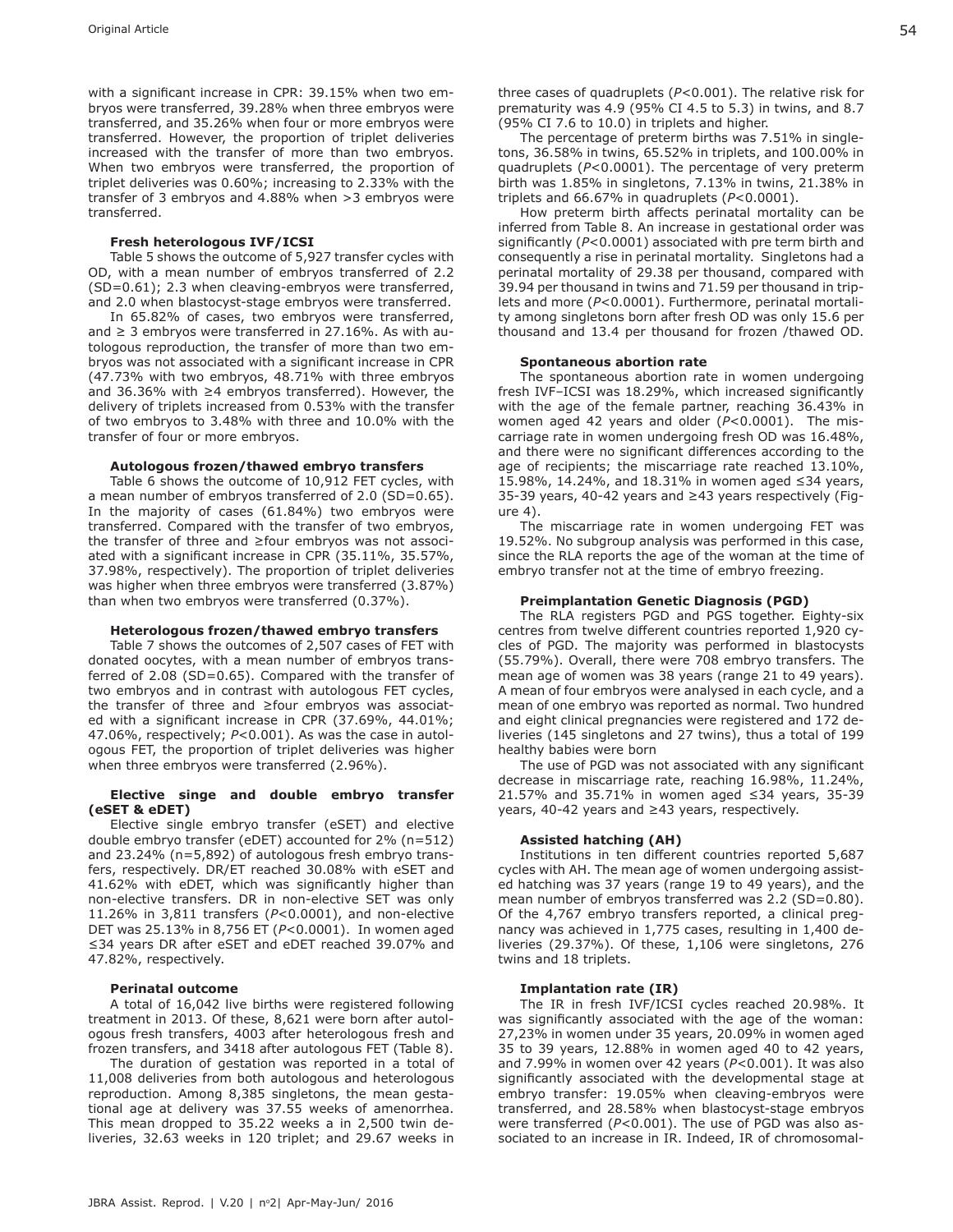ly normal embryos reached 32.02% in women under 35 years, 30.67% in women aged 35 to 39 years, 22.22% in women aged 40 to 42 years, and 19.15% in women over 42 years.

#### **Intrauterine insemination (IUI)**

Ninety-four clinics in ten countries reported 6,250 cycles of IUI with semen of the male partner (IUI-H). The delivery rate per cycle was 14.91%, 10.04% of which were twin deliveries and 1.41% triplets-and-higher order. As with other fertility treatments, the age of the female partner, strongly influenced results. Delivery rate after IUI dropped from 18.4% per cycle in women under 35 years, to 13.4% in women 35 to 39 years. In women between 40 and 42, delivery rate was 7.1% dropping to 3.5% in women >42. Seventy-six clinics in ten countries reported 963 cycles of donor (IUI-D). The delivery rate per cycle (23.36%) was higher than for autologous IUI. The multiple delivery rate was 8.56%: 7.66% twins and 0.90% triplets and higher.

#### **Cumulative/total delivery rate**

Table 9 shows the cumulative delivery rate according to women's age. As expected, the most meaningful increment in delivery rate was seen in younger women (<35 years), where the delivery rate per oocyte pick up increased from 29.21% in all fresh cycles to 41.26%, while in women aged 43 and older, it only increased from 5.49% to 9.72%.

Figure 5 shows the cumulative delivery rate in autologous IVF/ICSI, according to the age of the female partner.

#### **Fertility preservation**

Sixty-six centres from twelve countries reported 1,616 initiated cycles for fertility preservation; 74% of these were performed in healthy women. Overall, the mean age of women undergoing this procedure was 37 years (SD=4.7). The mean number of oocytes preserved was 8 (range from nil to 39). In all cases, the technique for cryopreservation was vitrification. There were ten cases of OHSSS and one case of haemorrhage.

# **Complications**

Clinics reported 218 cases of severe ovarian hyperstimulation syndrome (where hospitalization or medical interventions were required), corresponding to a rate of 1.97%. Other less frequent complications included fifty-nine cases of haemorrhage and twenty-one cases of infection. However, it is likely that complications were under-reported.

#### **DISCUSSION**

This is the  $25<sup>th</sup>$  version of the RLA, which has been published continuously since 1990. The major change in data collection was introduced for cycles performed during 2011, when a cycle-based registry was implemented.

Between 2012 and 2013 there was an 18% increase in initiated cycles; from 47,326 cycles reported in 2012 to 55,840 reported in 2013. This increase is not explained only by an increase in the number of countries and centres registering their data, but also by an increase in the mean number of cycles registered by many institutions. In 2012 the mean number of cycles reported by clinics was 309, increasing to 355 in 2013 (Zegers-Hochschild *et al*., 2015). Nevertheless, with access to 425 cycles per million women aged 15-45 years, Latin America is far behind developed countries (Ishihara *et al*., 2015). It is worth mentioning that countries like Argentina, with a consistent policy towards recognizing the right to start a family as a human right, has the highest number of ART cycles per population. It is very likely that Argentina and now Uruguay, the only two countries in Latin America with laws providing universal access to ART, will increase the number of procedures per million of the population in these countries over

the rest of the region. Countries where access to treatment depends on the individual capacity to pay will remain with low coverage.

Many centres have adopted the policy of delaying embryo transfer by freezing all embryos in order to transfer them in a subsequent cycle. In 2013, 5,168 cycles were reported, representing a major increase over the 3,393 cases reported in 2012.

We did not find any significant difference with the previous report regarding pregnancy and delivery rates, mean number of embryos transferred or the consistently low proportion of eSET or eDET (Zegers-Hochschild *et al*., 2015). Although this is partially influenced by the fact that ART in Latin America is mostly paid by the couples themselves, the reality is that in the absence of a forced policy restricting embryo transfer to a maximum or two embryos, many centres transfer 3 or 4 embryos even in cycles with donated oocytes. As a matter of fact, in 2013 more than 25% of fresh autologous and heterologous ART cycles had more than two embryos transferred; which was not associated with an increase in clinical pregnancy rates, but with a significant increase in the proportion of triplets and higher order births.

As expected, eSET and eDET were associated with higher CPR and DR than the single and double non-elective transfers. The data presented here should encourage professionals in Latin America to restrict the number of embryos to be transferred to a maximum of two. When comparing this information with other national registries, it is important to bear in mind that in Latin America, 30% of autologous assisted reproduction cycles initiated are in women who are 40 years and older and 70% are in women ≥ 35 years.

This report shows that even twin deliveries are associated with an increased risk of preterm births, and perinatal mortality. We have no explanation for the increased perinatal mortality in singletons when compared with the previous year (29.3 and 25.2% per thousand respectively) and a simultaneous drop in perinatal mortality for twins and triplets (Zegers-Hochschild *et al.*, 2015). Overall, perinatal mortality after ART is higher than in spontaneous pregnancies as expressed in global statistics by country (Jackson *et al*., 2004). However, the mean age of women delivering in most countries in Latin America fluctuates between 20 and 30 years, while more than 70% of autologous assisted reproduction treatments in the region are performed in women  $\geq$  35 years, and 30% in women  $\geq$  40 years. Therefore, comparing perinatal mortality with the overall population needs to consider these variables.

When examining trends over the past 5 years, the mean number of embryos transferred in fresh autologous IVF/ICSI cycles dropped from 2.5 in 2008 to 2.1 in 2013. This results from a drop in the number of transfers with 3 and ≥4 embryos from 48.2% to 25.9%; and an increment in the number of SET from 11.9% to 18.1%. This was also accompanied by an increase in the number of FET from 4,225 to 10,912 in the last five years. Considering that the larger contributors to multiple births are young women, the mean number of ET in women under 35 decreased from 2.5 in 2008 to 2.3 in 2013. The question that needs to be answered is whether there has been an improvement in the performance of centers that justify the reduction of embryos to be transferred without severely jeopardizing pregnancy or delivery rates. A way to address this question is to look at implantation rates as an indirect marker of the quality of each embryo generated and transferred. In women under 35 years, the implantation rate was 23% in 2008 and 28% in 2013. Clinical pregnancy rates in 176 eSET performed in 2008 was 29.0% compared with 38.3% from 515 eSET in 2013. Also, the proportion of blastocyst-stage embryo transfers in fresh IVF/ICSI cycles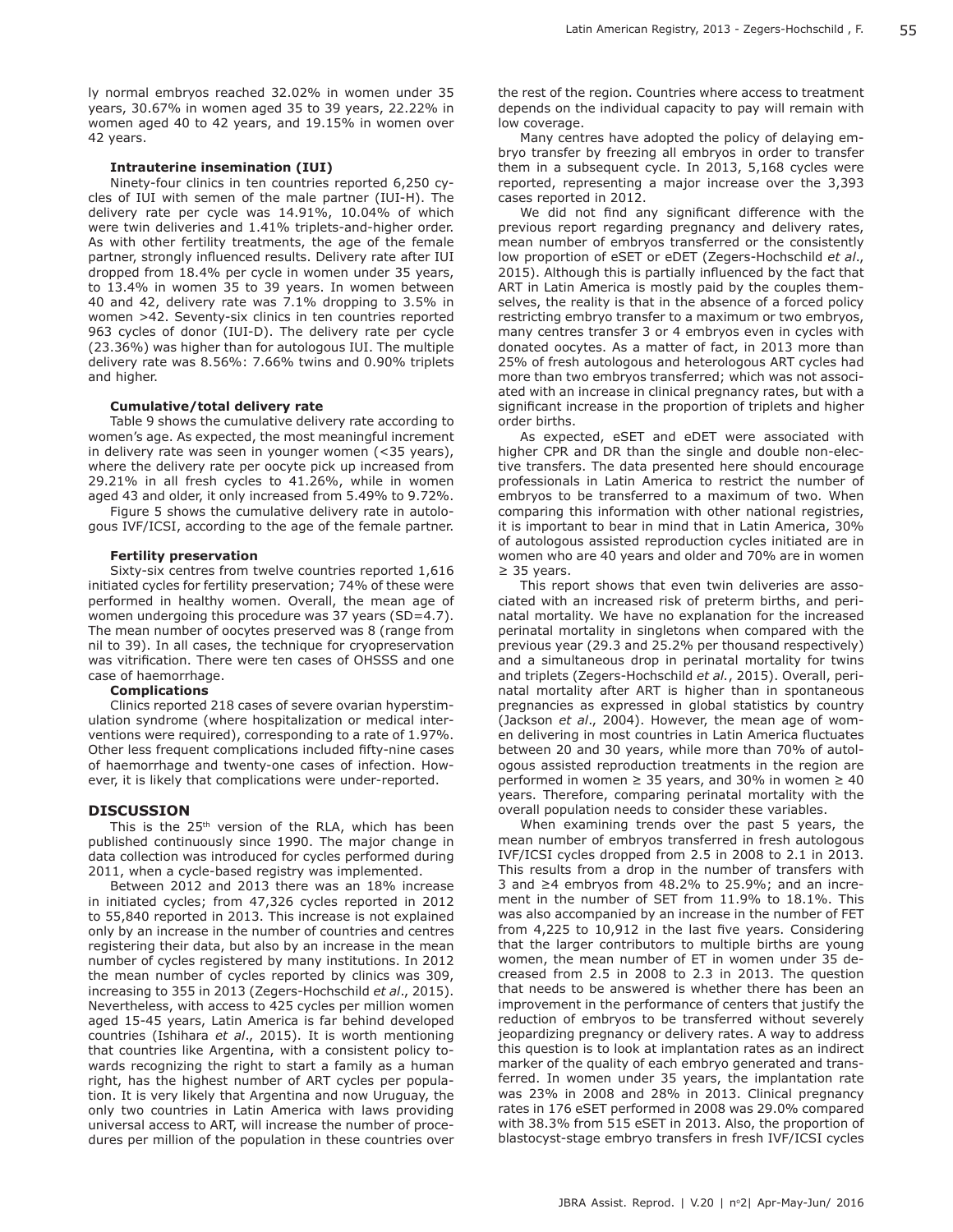increased in these last 5 years, from 1,509 embryo transfers (8.2%) in 2008 to 5,564 transfers in 2013 (15.2%), resulting in an increase in implantation rate from 20.0% in day 3 compared with 28.6% in day 5 of embryo culture. This information suggests that although at a slow pace, centres are directing their efforts to strategies that help reduce the number of multiple births.

One of the main strengths of the RLA is the uniformity in terminology. All clinics reporting to RLA, use the glossary published in 2009 by the International Committee for Monitoring Assisted Reproductive Technologies (ICMART) and the World Health Organization (WHO) (Zegers-Hochschild *et al*., 2009), translated into Spanish and Portuguese. The other strength is that the data-voluntarily reported by each centre is periodically checked by an external and independent accreditation team, composed of a clinician and an embryologist, responsible for visiting every center willing to provide its data to the RLA.

For the purpose of scientific comparisons among different therapeutic strategies, this registry does not allow for accurate comparisons; the main weakness is that registries report observational data, and not a summary of randomized controlled trials. Since this report examines observational data, the comparison of results cannot be considered as high-level evidence in favour or against certain procedures. This is the case with the significantly higher pregnancy and delivery rates achieved with IVF compared with ICSI cycles. It is quite possible that couples selected for IVF are expected to have better fertilization rates and can be more fertile couples altogether. Furthermore, the high proportion of ICSI over IVF does not seem to follow a biomedical reason (Ishihara *et al.,* 2015). As seen over time, in countries where ART is subsidized by public funds, the proportion of ICSI is relatively low, in the order of 60 to 70% in Australia and Northern Europe. In regions where ART is paid directly by consumer, the proportion of ICSI rises above 80%; and this is the case in Latin America, the Middle East and several countries in Europe (Ishira *et al.,* 2015; Zegers-Hochschild *et al.,* 2011). There is a general belief, that centres favour the use of ICSI in order to avoid unexpected failed fertilization or low fertilization rates with regular IVF.

Since the main drawback of ART procedures reported in Latin America is the high proportion of multiple-gestations, and the perinatal complications that follow; strategies to reduce the number of embryos transferred must be enforced. One such strategy is to transfer blastocyst-stage embryos instead of cleaving embryos. Especially so in women aged 34 years and less, in which the implantation rate of blastocysts is significantly higher than day 3 transfers (25.6% and 34.8%, respectively, *P*<0.05). Furthermore, delivery rates per embryo transfer of eSET in women <35, rises from 17.42% when day-three embryos are transferred, to 33.77% when blastocyst-stage embryos are transferred.

In summary, this is the fourth cycle-based registry published by the RLA. It is reassuring to patients and clinics that the results of ART procedures performed in the region are similar to other regions of the world (Ferraretti *et al*., 2013; Zegers-Hochschild *et al*., 2013). Although Latin America is on the right path to reducing the number of embryos transferred, we need a more drastic reduction in order to prevent multiple births, or at least, high order multiples and decrease the corresponding perinatal complications.

### **CONFLICT OF INTERESTS**

No conflict of interest have been declared.

# **Corresponding author:**

Fernando Zegers-Hochschild Oficina del Registro Latino Americano Reproducción Lo Fontecilla 441, Santiago, Chile. E-mail: registro@redlara.com

#### **REFERENCES**

Ferraretti AP, Goossens V, Kupka M, Battacharya S, de Mouzon J, Castilla JA, Erb K, Korsak V, Nyboe Andersen A; European Society of Human Reproduction and Embryology (ESHRE). Assisted reproductive technology in Europe, 2009: results generated from European registers by ESH-RE. Hum Reprod. 2013; 28:2318-31.

Ishihara O, Adamson GD, Dyer S, de Mouzon J, Nygren KG, Sullivan EA, Zegers-Hochschild F, Mansour R. International Committee for Monitoring Assisted Reproductive Technologies: World Report on Assisted Reproductive Technologies, 2007. Fertil Steril. 2015; 103: 402–13.

Jackson RA, Gibson KA, Wu YW, Croughan MS. Perinatal outcomes in singletons following in vitro fertilization: a meta-analysis. Obstet Gynecol. 2004;103:551-63.

Zegers-Hochschild F, Adamson GD, de Mouzon J, Ishihara O, Mansour R, Nygren K, Sullivan E, Vanderpoel S; International Committee for Monitoring Assisted Reproductive Technology; World Health Organization. International Committee for Monitoring Assisted Reproductive Technology (ICMART) and the World Health Organization (WHO) revised glossary of ART terminology. Fertil. Steril. 2009; 92, 1520-4.

Zegers-Hochschild F, Schwarze JE, Crosby JA, Musri C, de Souza MCB. Assisted reproductive technologies (ART) in Latin America: The Latin American Registry, 2011. JBRA Assist. Reprod. 2013; 17:216-23.

Zegers-Hochschild F, Schwarze JE, Crosby JA, Musri C, Borges de Souza MC. Assisted reproductive technologies in Latin America: the Latin American Registry 2012. Reprod Biomed Online. 2015; 30:43-51.

Zegers-Hochschild F, Nygren K, Ishihara O. The Impact of legislation and socioeconomics factors in the access to and global practice of assisted reproductive technology (ART). In: Gardner DK, Weissman A, Howles CM, Shoham Z, eds. Textbook of Assisted Reproductive Medicine, 4th Edition: London, UK: Informa Healthcare; 2011. p. 441-50.

### **Supplementary Data PARTICIPATING INSTITUTIONS**

#### **ARGENTINA**

• Instituto de Fertilidad Asistida

• Centro de Estudios en Ginecología y Reproducción (CE-GYR)

- Centro de Salud Reproductiva (CER)
- Centro de Estudios en Reproducción Humana (CERH)
- Centro Integral de Ginecología, Obstetricia y Reproducción (CIGOR)

• Centro de Investigaciones en Medicina Reproductiva (CI-MER)

- Centro de Medicina Reproductiva Bariloche
- Centro de Estudios en Reproducción y Procedimientos de Fertilización Asistida (CRECER)
- FECUNDITAS
- FERTILAB
- Centro de Reproducción FERTLEQUIP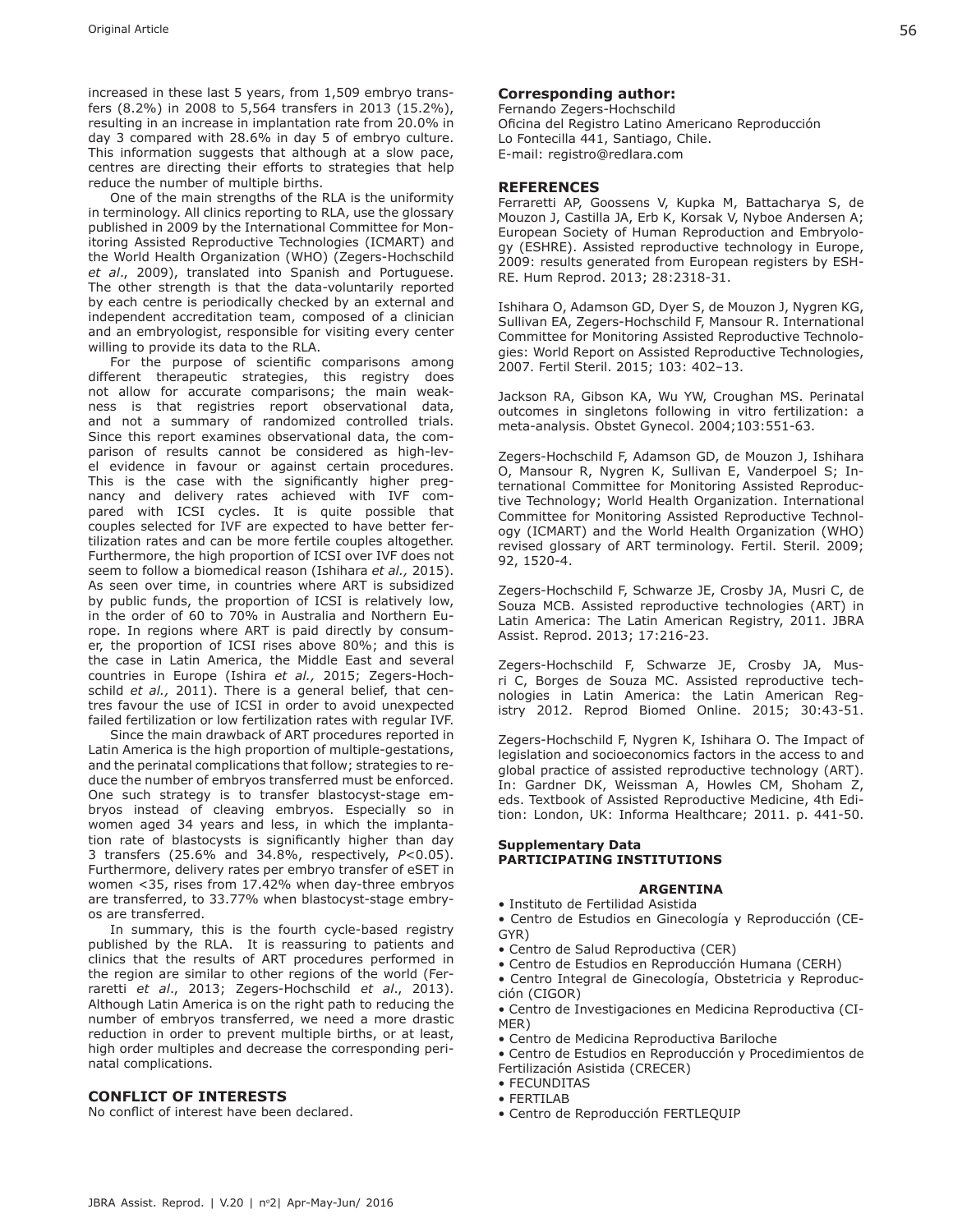- Centro especializado en tratamientos para la mujer (GENS)
- Hospital de Clínicas
- FECUNDART
- Instituto de Medicina Reproductiva
- Centro de Reproducción, Servicio de Ginecología, Hospital Italiano
- Mater, Medicina Reproductiva
- Nascentis, Medicina Reproductiva
- HALITUS, Instituto Médico
- Instituto Medico de ginecología y Fertilidad PREFER
- PREGNA, Medicina Reproductiva
- Programa de asistencia reproductiva PROAR
- PROCREARTE
- Fertilidad San Isidro
- SARESA, Salud Reproductiva Salta
- Seremas
- VITAE, Medicina Reproductiva

# **BOLIVIA**

• CENALFES • Instituto de Salud Reproductiva

# **BRASIL**

- ANDROLAB, Clínica e Laboratório de Reprodução Humana e Andrologia
- ANDROFERT, Centro de Referencia em Reprodução Masculina
- FERTIVITRO, Centro de Reprodução Humana
- BIOS, Centro de Medicina Reprodutiva
- Centro de Reprodução Humana de Campinas
- CEDILON, Laboratório de Reprodução Humana
- Centro de Medicina Reprodutiva
- VIDA, Centro de Fertilidade REDE D'OR
- Clínica FERTWAY
- ORIGINARE, Centro de Investigação e Reprodução Humana
- CLINIFERT, Centro de Reprodução Humana
- CONCEPTUS, Centro de Reprodução Assistida de Cear
- CONCEBER, Centro de Medicina Reprodutiva
- Clínica ORIGEN
- Centro de Reprodução Humana CONCEPTION
- Centro de Reprodução Humana MONTELEONE
- Fértile Diagnósticos
- CEERH, Centro especializado em Reprodução Humana
- EMBRYOLIFE, Instituto de Medicina Reprodutiva
- Centro de Reprodução Humana, Endoscopia e Medicina Fetal de Bahia (CENAFERT)
- Instituto VERHUM
- Clínica FERTIBABY
- Clínica FERTIBABY BH
- FECUNDA, Reprodução Humana
- FELICCITA, Instituto de Fertilidade Ltda.
- HUMANA, Medicina Reprodutiva (Ex Centro de Reprodução Assistida FEMINA)
- FERTILITY, Centro de Fertilização Assistida de Campo Grande
- FERTILITY, Centro de Fertilização Assistida
- FERTIL Reprodução Humana
- REPROFERTY
- FERTICLIN, Clínica de Fertilidade Humana
- GENESIS, Centro de Assistência em Reprodução Humana • BRAGENICS
- FERTIPRAXIS, Centro de Reprodução Humana (Ex Fert. Gin. e Obst. de Barra)
- GERA, Grupo de Endoscopia e Reprodução Assistida
- Instituto de Saúde Da Mulher, Cegonha Medicina Reprodutiva
- IVI São Paulo, Chedid Grieco S.A.
- PRIMORDIA, Medicina Reprodutiva (Huntington RJ)
- Hospital de Clínicas de Ribeirão Preto
- HUNTINGTON, Centro de Medicina Reprodutiva
- JULES WHITE, Centro de Medicina Reprodutiva
- IMR, Instituto de Medicina Reprodutiva e Fetal
- INSEMINE, Centro de Reprodução Humana
- Serviço de Reprodução Humana Del Hospital e Maternidade Santa Joana
- Life Reprodução humana
- FERTILITAT, Centro de Medicina Reprodutiva
- Clínica MATRIX
- Pro-criar Monte Sinai
- Centro de Reprodução Humana Nilo Frantz
- Clínica ORIGEN
- Clínica PRO-CRIAR, Medicina Reprodutiva
- Clínica PRO NASCER
- Centro de Reproducão Humana de São José de Rio Preto
- GENESIS, Centro de Reprodução Humana
- Centro de Reprodução Humana Prof. Franco Junior
- Centro de Ensino e Pesquisa em Reprodução Assistida
- (Centro de Rep. Asist. Hospital Da ASA SUL)

# **CHILE**

- UMR Clínica de la Mujer Antofagasta
- Centro de Estudios Reproductivos (CER)
- Unidad de Medicina Reproductiva, Clínica Alemana
- Unidad de Medicina Reproductiva, Clínica las Condes
- Unidad de Medicina Reproductiva, Clínica de la Mujer
- Programa e Fertilización Asistida I.D.I.M.I.
- Clínica Monteblanco
- Centro de Fertilidad y Medicina Reproductiva Concepción S.A.
- 

# **COLOMBIA**

- Centro FECUNDAR, Cali
- Asociados en Fertilidad y Reproducción Humana
- MEDIFERTIL (EUGIN)
- FERTIVIDA
- Centro Médico IMBANACO
- Instituto de Fertilidad Humana S.A.S. (INSER)
- IN SER, Instituto Antioqueño de Reproducción
- PROCREAR
- Unidad de Fertilidad, Procreación Medicamente Asistida

# **ECUADOR**

**GUATEMALA**

**MEXICO**

• Biología de la Reproducción Humana, Cirugía Reproducti-

• Unidad de Reproducción Asistida del Servicio de Reproducción Humana del C.M.N. 20 de Noviembre • Instituto para el estudio de la Concepción Humana IECH • Centro de Reproducción Asistida del Hospital Español

JBRA Assist. Reprod. | V.20 | nº2| Apr-May-Jun/ 2016

- Clínica de Medicina Reproductiva BIOGEPA
- Centro Ecuatoriano de Reproducción Humana

• CONCEBIR, Unidad de Fertilidad y Esterilidad

• Centro de Reproducción Humana S.A. (CER)

• Unidad de Fertilidad Hospital Alcívar

• Centro de Diagnóstico Ginecológico

• Clínica de Biología de la Reproducción

• Centro de Reproducción Asistida del Occidente

• Clínica INFES • Instituto Nacional de Investigación de Fertilidad y Ester-

ilidad (INNAIFEST)

• Biofertility Center

• CEMAIN

(HISPAREP)

va Gin. y Obst. (INSEMER)